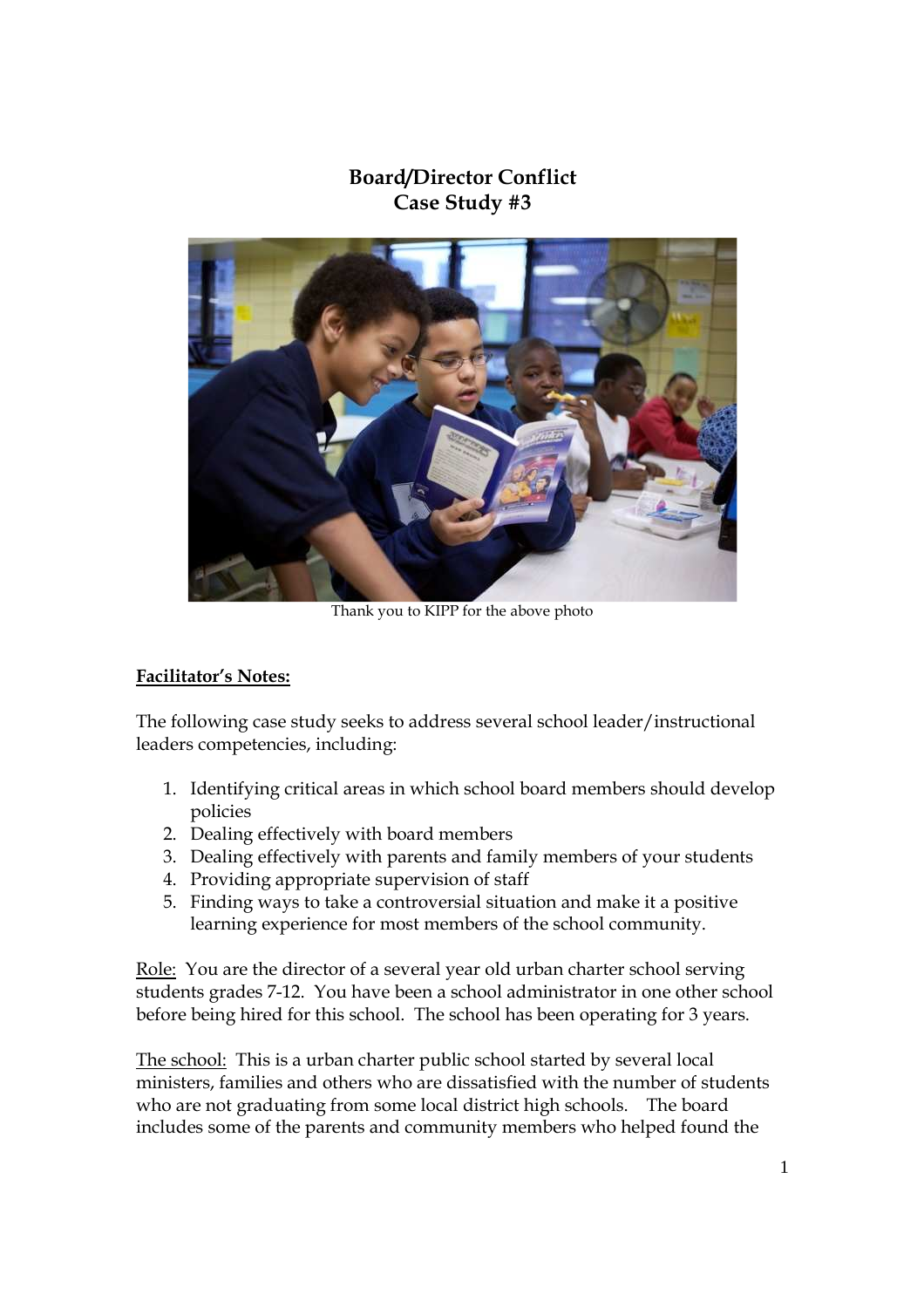school. They have very strong opinions about what they do and do not want the school to do. They want the school to teach morality as well as academic achievement. They want the school to help reduce the number of students who are having babies before marriage. They are very clear about the importance of having "strong moral principles" promoted at the school.

## Introduction:

The chair of your charter public school board has just called you. She is very angry. Several parents have called, complaining about a book that 9th graders are reading. The parents feel that the novel is "very inappropriate, borderline pornography". Among other things, the chair says that the book in question describes two teenagers having a sexual relationship. She says the relationship is depicted as "an ok thing, rather than something to be avoided." The book allegedly also discusses teen prostitution in graphic ways. Some of the parents are asking for the teacher to be fired. Some of the parents say if they are not satisfied with the school's response, they will go to the local news media. One of the parents apparently has written an email to a number of other parents, strongly criticizing the teacher, you (the director) and the school, as well as the school board for allowing this to happen. This email went to an undetermined number of parents/family members at your school.

The Board chair reports that the parents are saying, "Each student in a particular 9 th grade English class has been assigned to read this book, which discusses, among other things, child prostitution." The board chair has read a little of the book, which she says is "very offensive." She wants to meet with you after school today.

The Board Chair is angry with you and the teacher. She is demanding action, including possibly firing the teacher. She thinks the books probably should be thrown out, or returned to the publisher. She wants you to come to the meeting this afternoon with a list of the steps you are ready to take.

Over the next few hours, you, as the charter director at this school discover that

- a. The teacher has in fact assigned the book to all students
- b. Your school has purchased 30 copies of the novel, which costs \$12 each (20% discount because the teacher purchased more than 20 copies of the book at the same time).
- c. The school does provide each teacher with a certain amount of money to purchase materials for classes. This is a source of pride for the school because it empowers the educators and was one of the things discussed in the original charter proposal.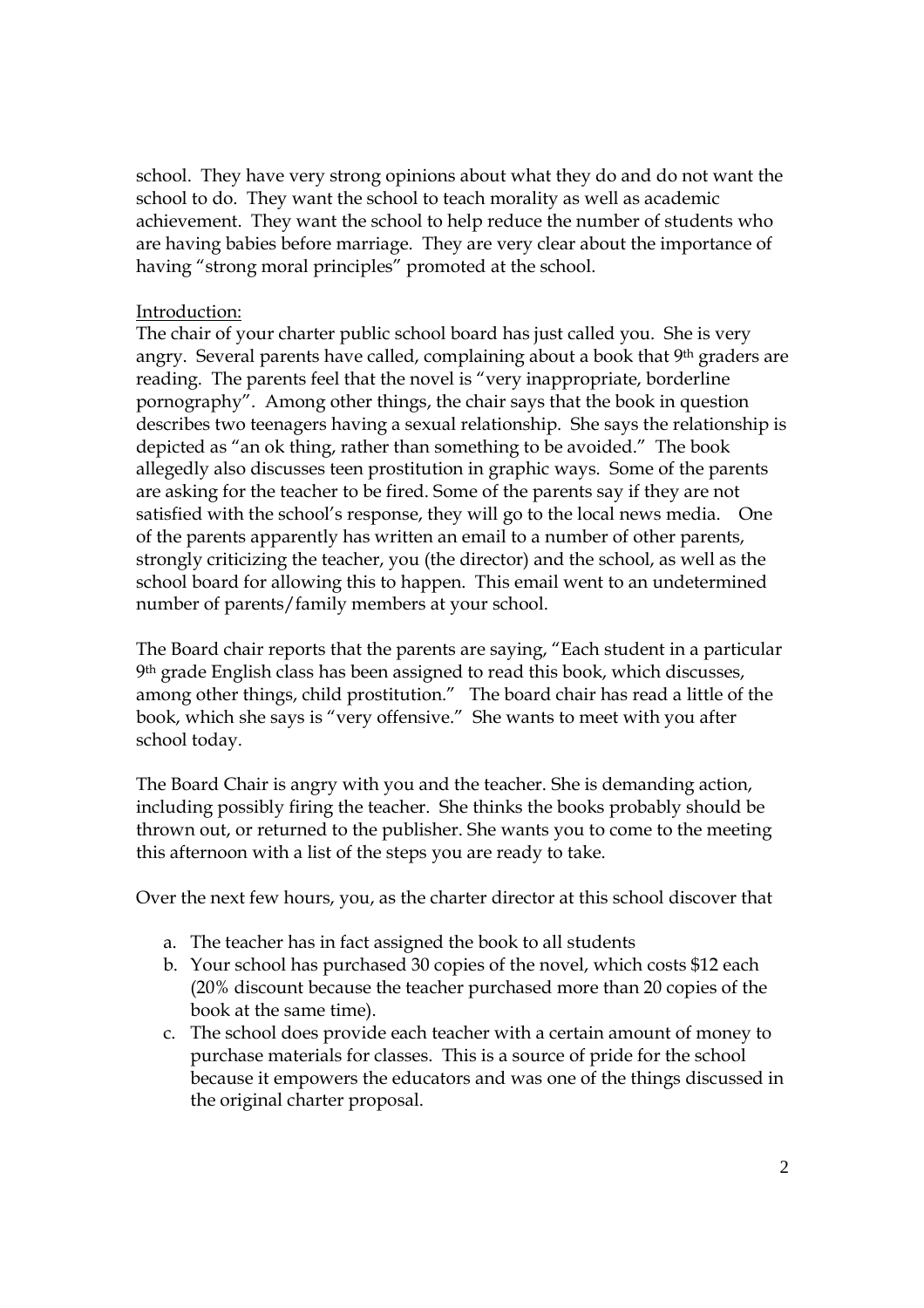- d. The book in question won a national award for its "frank, honest depiction of childhood prostitution" from a national group that is working on this issue
- e. In reading parts of the book, you conclude that it contains graphic, explicit descriptions of sexual activity.
- f. The five year old charter, which you began working at during its fourth year (previous director was fired),
	- a. Does not have a policy about parent notification of potentially controversial items
	- b. Does not appear to have considered the state law which requires parents to be notified of potentially controversial items and provided with an alternative assignment (It is not clear whether this law applies to charters)
	- c. Does not require teachers to provide parents, students or the administration with a syllabus ahead of time
	- d. Does not require teachers to provide lesson plans to the director
	- e. Does not have a policy about the administrator reviewing and approving proposed expenditures by teachers
	- f. Has had an informal policy whereby the board and director establish a budget, and the director provides certain amounts of that budget to each teacher for use in purchasing material. Some money is retained for purchases that will help several teachers or the entire school.
	- g. Does not have a policy delineating responsibilities of the board, director and staff in this and many other areas. The articles of incorporation contain a 2 sentence, very general description of the Board's responsibilities.

## Working with this case study:

- 1. Please make a brief list of the major issues that arise in this case study.
- 2. Please prepare a list of possible actions, some of which may involve:
	- a. Recommendations to the board for policy changes
	- b. Recommendations to the faculty regarding changes in procedure
	- c. Communication with the angry parents
	- d. Communication with the students in the class
	- e. Discipline action against the teacher
	- f. Consultation with the school's attorney